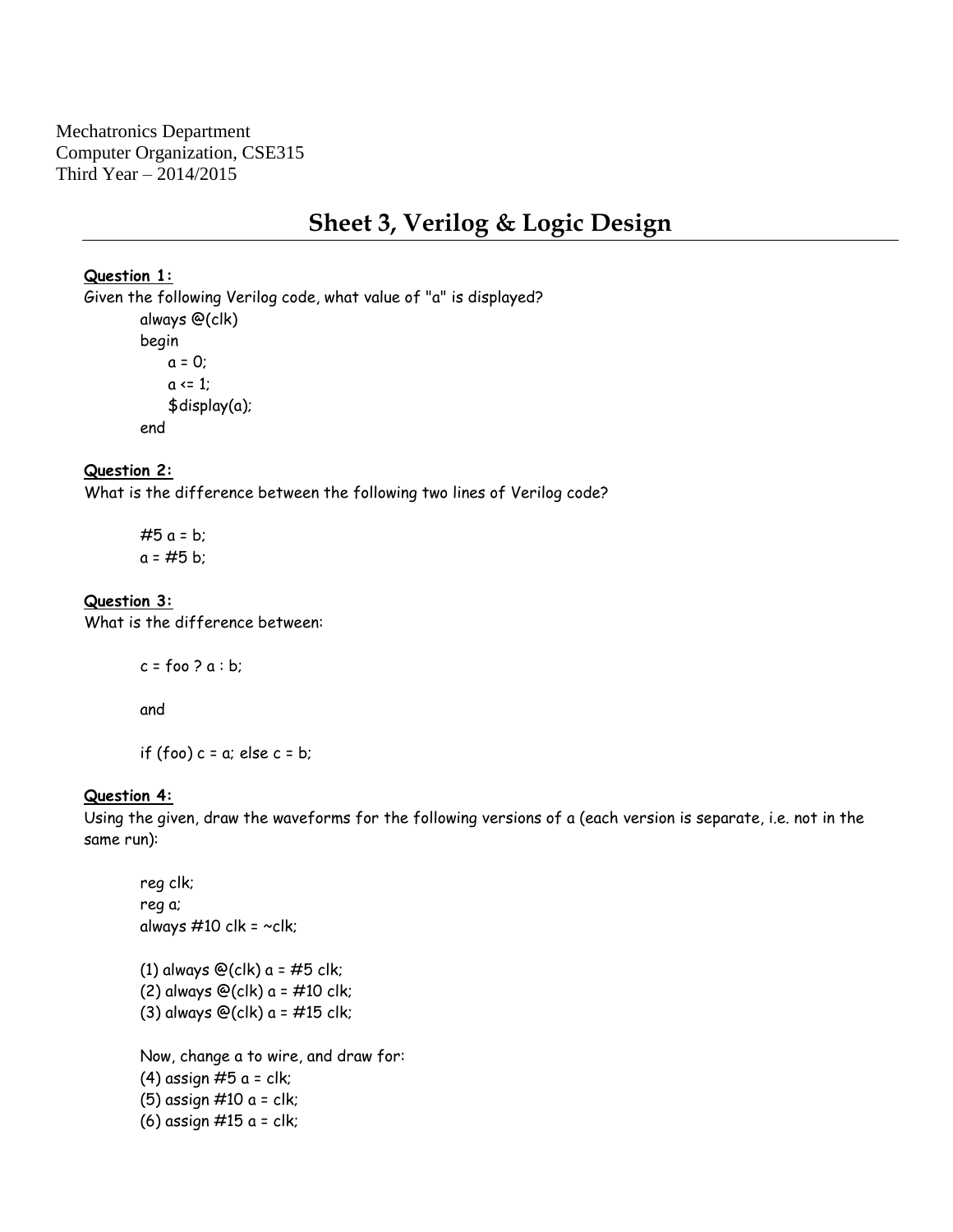## **Question 5:**

Draw the state diagram to output a "1" for one cycle if the sequence "0110" shows up (the leading 0s cannot be used in more than one sequence). Write a Verilog code for the machine using one-hot state encoding.

## **Question 6:**

Read each of the following statements carefully. If the statement is true circle T, otherwise circle F.

- **T F** 1. Verilog is case sensitive.
- **T F** 2. Verilog synthesizers treat the white space ' ' and carriage returns differently.
- **T F** 3. "beginmodule" and "endmodule" are reserved words in Verilog.
- **T**  $\bf{F}$  4. "2'b1x == 2'b1x;" has a "true" return value.
- **T F** 5. An "if" statement must always be inside of an "always" block.
- **T F** 6. The left argument of a statement in an initial or always block may be a wire.
- **T F** 7. One must always declare the data type of a signal before using that signal within a design.

#### **Question 7:**

For each of the following statements, write the letter corresponding to the best answer in the space provided.

1. \_\_\_\_\_ Consider the following choices below. To comment Verilog Code, one may use:

- I A "Double-slash" // for a single-line comment.
- II Multiple "Double-slashes" (one per line) for a multiple-line comment.
- III A "Block-comment" /\* \*/ for a single-line comment.
- IV A "Block-comment" /\* \*/ for a multiple-line comment.
- A. I and II
- B. I and IV
- C. II and III
- D. I, II, and IV
- E. I, II, III and IV

2. Which of the following is (are) equivalent to logic level 1?

- A. 1
- B. 1'b1
- $C. 1 b 1$
- D. A and B
- E. A, B and C

3. \_\_\_\_\_ Which of the following is true about the always block?

- A. There may be exactly one always block in a design.
- B. There may be exactly one always block in a module.
- C. Execution of an always block occurs exactly once per simulation run.
- D. An always block may be used to generate a periodic signal.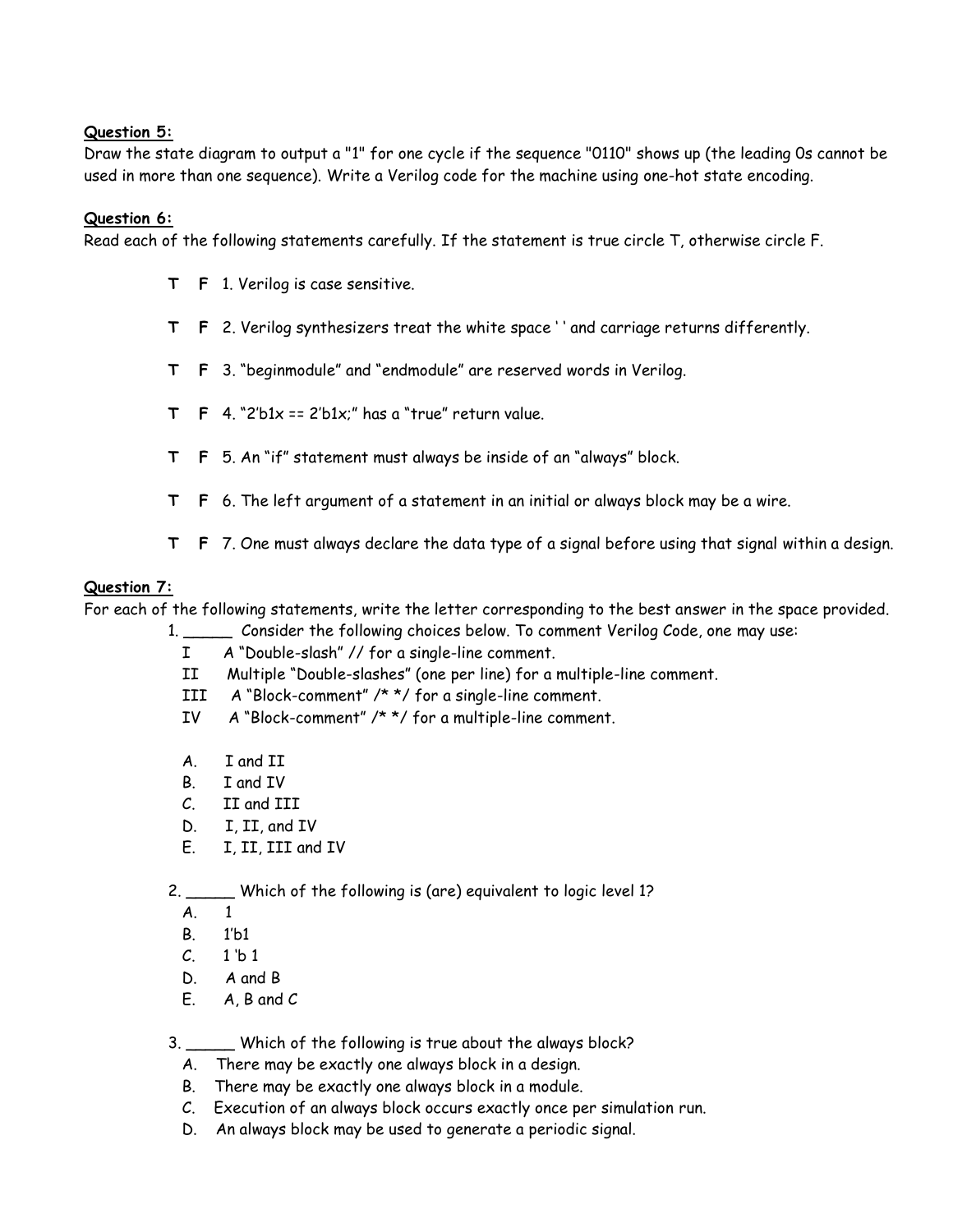- 4. Which of the following is not true about operators?
	- A. A logical "or" is performed by writing " $C = A \mid B;$ "
	- B. '!' performs logical negation while '~' performs bitwise negation.
	- C. The two types of "or" operators are "logical" and "bitwise."
	- D. The "shift right" (>>) operator inserts zeros on the left end of its argument.

#### **Question 8:**

In this question five lower-level modules are written and then two of these are combined to create a toplevel design. For each module, write a complete Verilog program with correct declaration, etc.

\_\_\_\_\_\_\_\_\_\_\_\_\_\_\_\_\_\_\_\_\_\_\_\_\_\_\_\_\_\_\_\_\_\_\_\_\_\_\_\_\_\_\_\_\_\_\_\_\_\_\_\_\_\_\_\_\_\_\_\_\_\_\_\_\_\_\_\_\_\_\_\_

Module 1: Gray Counter.

In this module, create a three-bit gray counter with positive reset. When reset, the count value becomes "000". Recall that a Gray Counter changes only one-bit at a time. (000, 001, 011, 010, 110, 111, 101, 100). The following are the ports of the module:

| CLK.     | 1-bit clock input, all actions on positive edge |
|----------|-------------------------------------------------|
| RESET    | 1-bit reset, causes reset on positive edge      |
| GRAY OUT | 3-bit result                                    |

Module 2: Parallel-in, Serial-out Shift Register.

In this module, create a register that loads data in parallel but shift data out serially, MSB first. The following are the ports of the module:

\_\_\_\_\_\_\_\_\_\_\_\_\_\_\_\_\_\_\_\_\_\_\_\_\_\_\_\_\_\_\_\_\_\_\_\_\_\_\_\_\_\_\_\_\_\_\_\_\_\_\_\_\_\_\_\_\_\_\_\_\_\_\_\_\_\_\_\_\_\_\_\_

\_\_\_\_\_\_\_\_\_\_\_\_\_\_\_\_\_\_\_\_\_\_\_\_\_\_\_\_\_\_\_\_\_\_\_\_\_\_\_\_\_\_\_\_\_\_\_\_\_\_\_\_\_\_\_\_\_\_\_\_\_\_\_\_\_\_\_\_\_\_\_\_

- CLK 1-bit clock, all operations must be on the rising edge
- LD 1-bit input, when high, inputs are loaded into the shift register
- SHIFT 1-bit shift enable input, when high, contents of shift register are shifted out on to the serial output Q
- PI 8-bit parallel data input
- Q 1-bit serial output

Module 3: Up-Down, Loadable Counter.

In this module, create a counter that counts in both the up and down directions. The preset is to be set to decimal value 3. That is, upon asserting the reset signal low, the register value should be reset to 3. Also, upon asserting the load signal LD, the register value should be set to the input value DIN. Both the reset and the load are synchronous and the module should count on the rising edge of the clock. The following are the ports of the module:

| CLK        | 1-bit clock input, all actions performed on rising edge          |
|------------|------------------------------------------------------------------|
| RESET_N    | 1-bit preset (synchronous)                                       |
| UP_DNN     | 1-bit input (if '1', then count up, if '0', then count down)     |
| LD         | 1-bit load enable input, loads synchronized with CLK rising edge |
| <b>DIN</b> | 3-bit input data for loading counter value                       |
| Q          | 3-bit result                                                     |
|            |                                                                  |

Module 4: Magnitude Comparator.

In this module, two inputs are treated as signed, 2's complement numbers and compared. The output should be a 1 if the AD\_IN is greater than or equal to VS\_IN. The following are the ports of the module:

| AD_IN      | 8-bit data input |
|------------|------------------|
| VS_IN      | 5-bit input      |
| <b>GTE</b> | 1-bit output     |
|            |                  |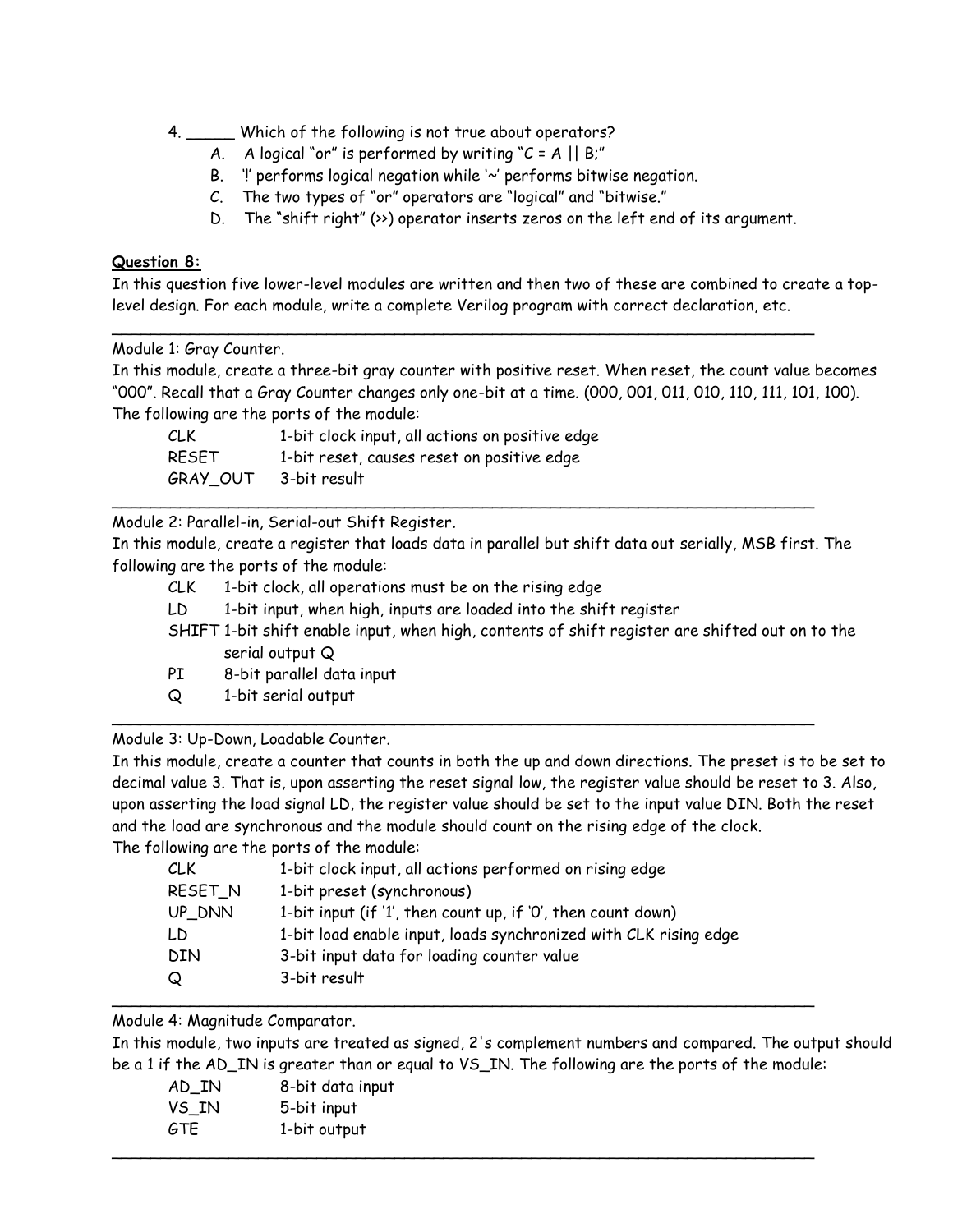Module 5: Multiplexer.

In this module, create a byte-wide 8 to 1 multiplexer. In this case, the value on the 3-bit select line will route 1 of 8 inputs to the output. This module is purely combinatorial. The following are the ports of the module:

| SEL                                | 3-bit select line |
|------------------------------------|-------------------|
| DO, D1, D2, D3, D4, D5, D6, and D7 | 8-bit data inputs |
| Ο                                  | 8-bit output      |

Top-Level Design

For this design, combine Gray Counter (Module 1) with the Multiplexer (Module 5) to create a circuit such that the output of the Gray counter controls the select lines of the multiplexer. The top-level design has the following port definitions:

\_\_\_\_\_\_\_\_\_\_\_\_\_\_\_\_\_\_\_\_\_\_\_\_\_\_\_\_\_\_\_\_\_\_\_\_\_\_\_\_\_\_\_\_\_\_\_\_\_\_\_\_\_\_\_\_\_\_\_\_\_\_\_\_\_\_\_\_\_\_\_\_

\_\_\_\_\_\_\_\_\_\_\_\_\_\_\_\_\_\_\_\_\_\_\_\_\_\_\_\_\_\_\_\_\_\_\_\_\_\_\_\_\_\_\_\_\_\_\_\_\_\_\_\_\_\_\_\_\_\_\_\_\_\_\_\_\_\_\_\_\_\_\_\_

| CLK.                | 1-bit clock       |
|---------------------|-------------------|
| <b>RESET</b>        | 1-bit reset line  |
| OUT DATA            | 8-bit data output |
| INO, IN1, IN2,  IN7 | 8-bit data inputs |

## **Question 9:**

The following Verilog code is supposed to describe a circuit that has an 8-bit data input, an 8-bit data output, plus two additional single-bit outputs. The over\_flow output is strictly combinatorial. You may assume that the operations to produce data\_out, carry\_out and over\_flow are correct (i.e. the functional specification for these values is correct). However, syntax errors for these statements do exist.

Examine the code below and identify any errors that would prevent this code from compiling and synthesizing properly. These errors may include syntax errors, logical design errors or needed lines that are missing from the code. Indicate the modifications you would make to the code to make it work. Include comments beside these modifications or the portion of the code that is incorrect. There are 20 errors in the code below.

> module bad\_module is (clk, reset, [7:0] data\_in, data\_out; carry out, over flow. ); input clk; input reset; input carry\_in; input data\_in; output data\_out; output carry\_out; output over\_flow; reg [7:0] data\_out; reg over\_flow; always @ (posedge clk | posedge reset) if reset then